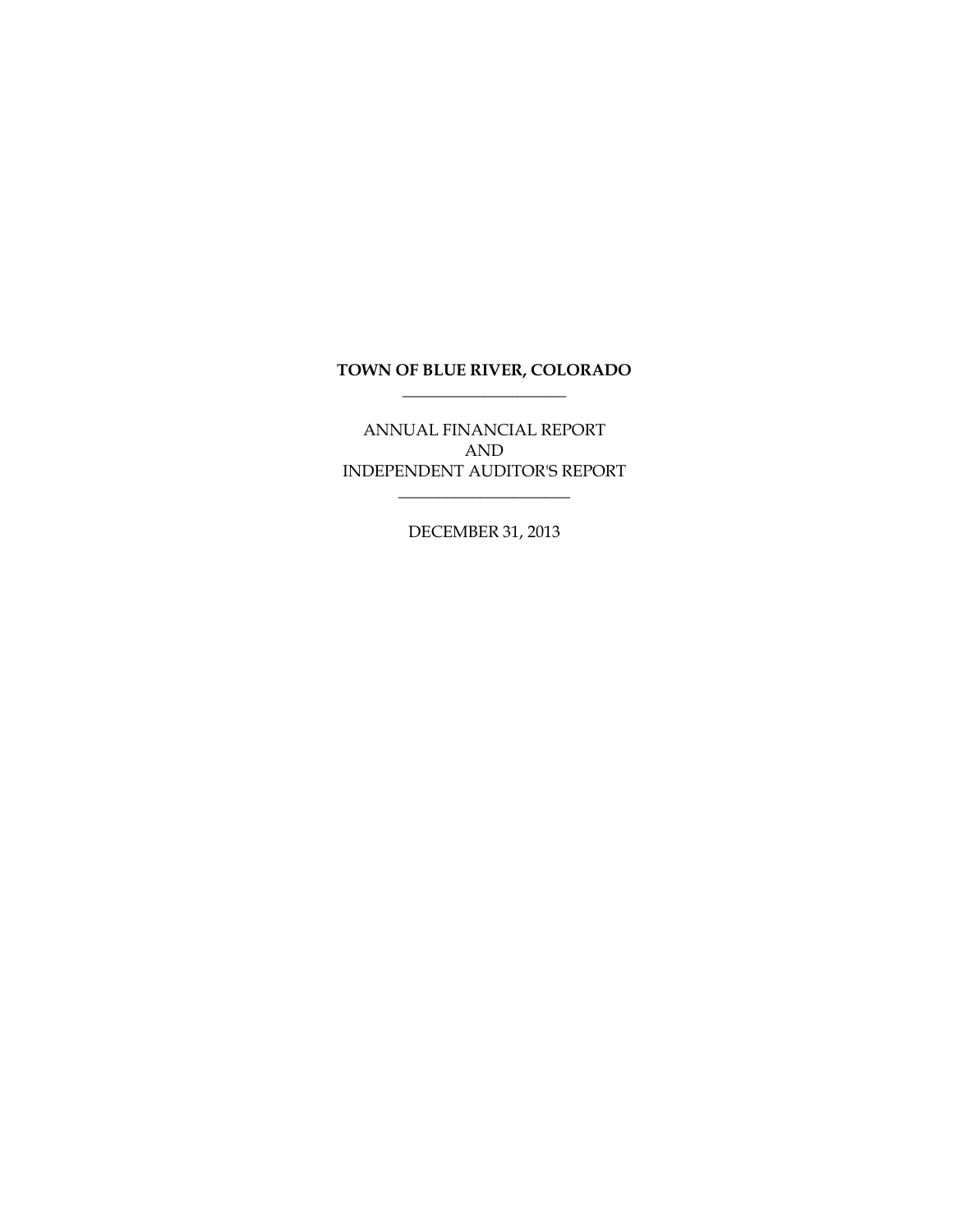#### **CONTENTS**

# **Independent Auditor's Report** ........................................................................................................... 1 **Basic Financial Statements** General Fund – Balance Sheet/Statement of Net Position................................................. 3 General Fund – Statement of Revenues, Expenditures and Changes in Fund Balance/Statement of Activities....................................................................... 4 General Fund – Statement of Revenues, Expenditures and Changes in Fund Balance – Budget basis and actual................................................................... 5-6 Notes to Financial Statements ................................................................................................ 7-14 **State Required Report**

|--|--|--|

# **Page**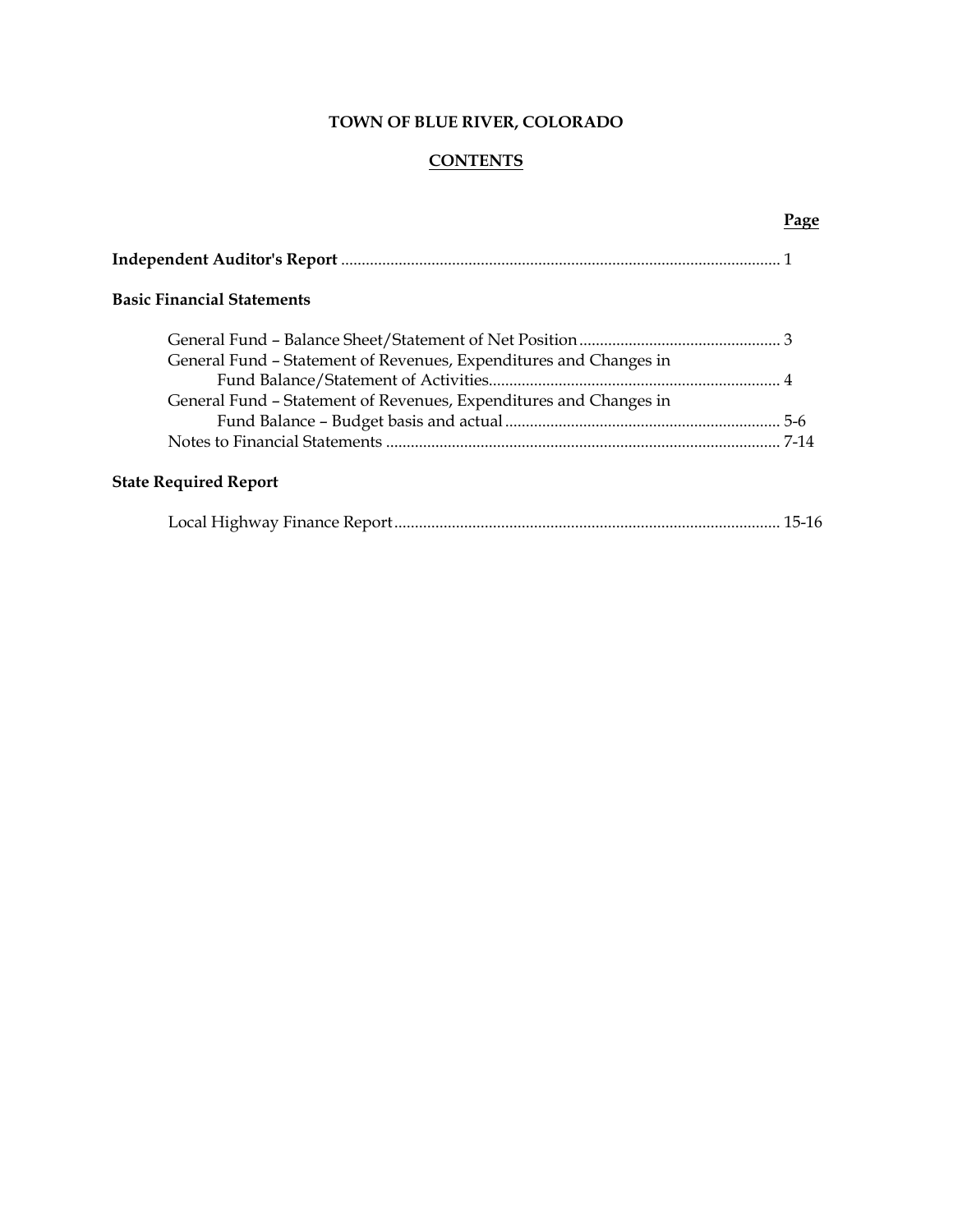# YANARI WATSON MCGAUGHEY P.C.

DALE M. YANARI (1947-2004) ♦ RANDY S. WATSON ♦ G. LANCE MCGAUGHEY ♦ DON W. GRUENLER FINANCIAL CONSULTANTS/CERTIFIED PUBLIC ACCOUNTANTS

#### **INDEPENDENT AUDITOR'S REPORT**

The Town Trustees Town of Blue River, Colorado

#### **Report on the Financial Statements**

We have audited the accompanying financial statements of the governmental activities and each major fund of the Town of Blue River, Colorado, as of and for the year ended December 31, 2013 which collectively comprises the District's basic financial statements as listed in the table of contents.

#### **Management's Responsibility for the Financial Statements**

Management is responsible for the preparation and fair presentation of these financial statements in accordance with accounting principles generally accepted in the United States of America; this includes the design, implementation, and maintenance of internal control relevant to the preparation and fair presentation of financial statements that are free from material misstatement, whether due to fraud or error.

#### **Auditor's Responsibility**

Our responsibility is to express an opinion on these financial statements based on our audit. We conducted our audit in accordance with auditing standards generally accepted in the United States of America. Those standards require that we plan and perform the audit to obtain reasonable assurance about whether the financial statements are free of material misstatement.

An audit involves performing procedures to obtain audit evidence about the amounts and disclosures in the financial statements. The procedures selected depend on the auditors' judgment, including the assessment of the risks of material misstatement of the financial statements, whether due to fraud or error. In making those risk assessments, the auditor considers internal control relevant to the entity's preparation and fair presentation of the financial statements in order to design audit procedures that are appropriate in the circumstances, but not for the purpose of expressing an opinion on the effectiveness of the entity's internal control. Accordingly, we express no such opinion. An audit also includes evaluating the appropriateness of accounting policies used and the reasonableness of significant accounting estimates made by management, as well as evaluating the overall presentation of the financial statements.

> 9250 EAST COSTILLA AVENUE, SUITE 450 GREENWOOD VILLAGE, COLORADO 80112-3647  $(303)$  792-3020 FAX (303) 792-5153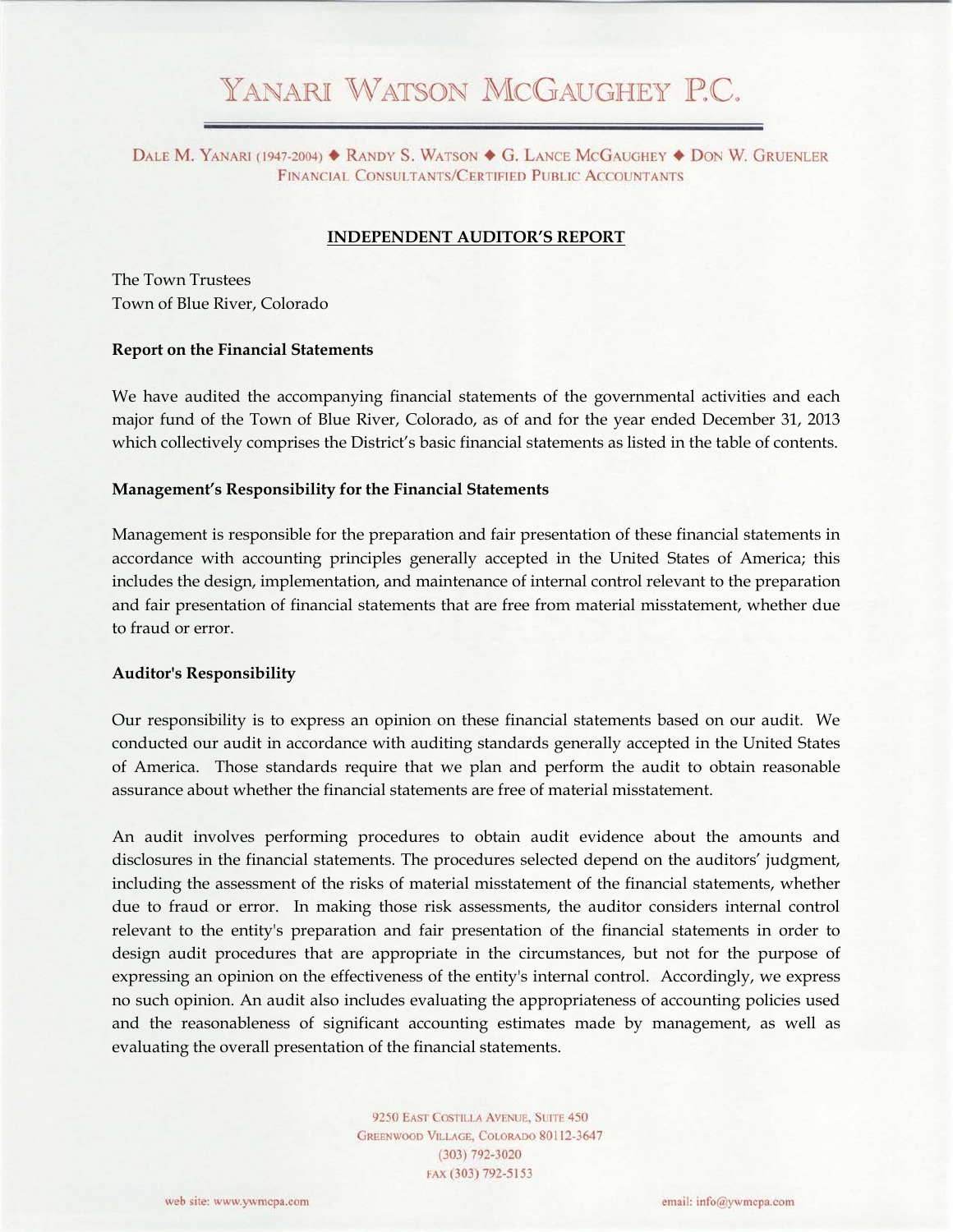We believe that the audit evidence we have obtained is sufficient and appropriate to provide a basis for our audit opinion.

# **Opinion**

In our opinion, the financial statements referred to above present fairly, in all material respects, the financial position of the governmental activities and each major fund of the Town of Blue River, Colorado, as of December 31, 2013 and the respective changes in financial position for the year then ended in conformity with accounting principles generally accepted in the United States of America.

# **Report on Other Legal and Regulatory Requirements**

Our audit was conducted for the purpose of forming opinions on the financial statements that collectively comprise the Town's basic financial statements. The accompanying supplementary information in the table of contents (including combining financial statements, individual fund budgetary, and the Local Highway Finance Report on pages 15-16 are presented for the purpose of additional analysis and are not a required part of the basic financial statements.

The Town has elected not to present Management's Discussion and Analysis that governmental accounting principles generally accepted in the United States of America require to be presented to supplement the basic financial statements. Such missing information, although not a part of the basic financial statements is required by the Governmental Accounting Standards Board, who consider it to be a essential part of financial reporting for placing the basic financial statements in an appropriate operational, economic, or historical context. Our opinion on the basic financial statements in not affected for the missing information.

Yanari Watson Mc Daughey P.C.

YANARI WATSON McGAUGHEY PC

March 9, 2014 Denver, Colorado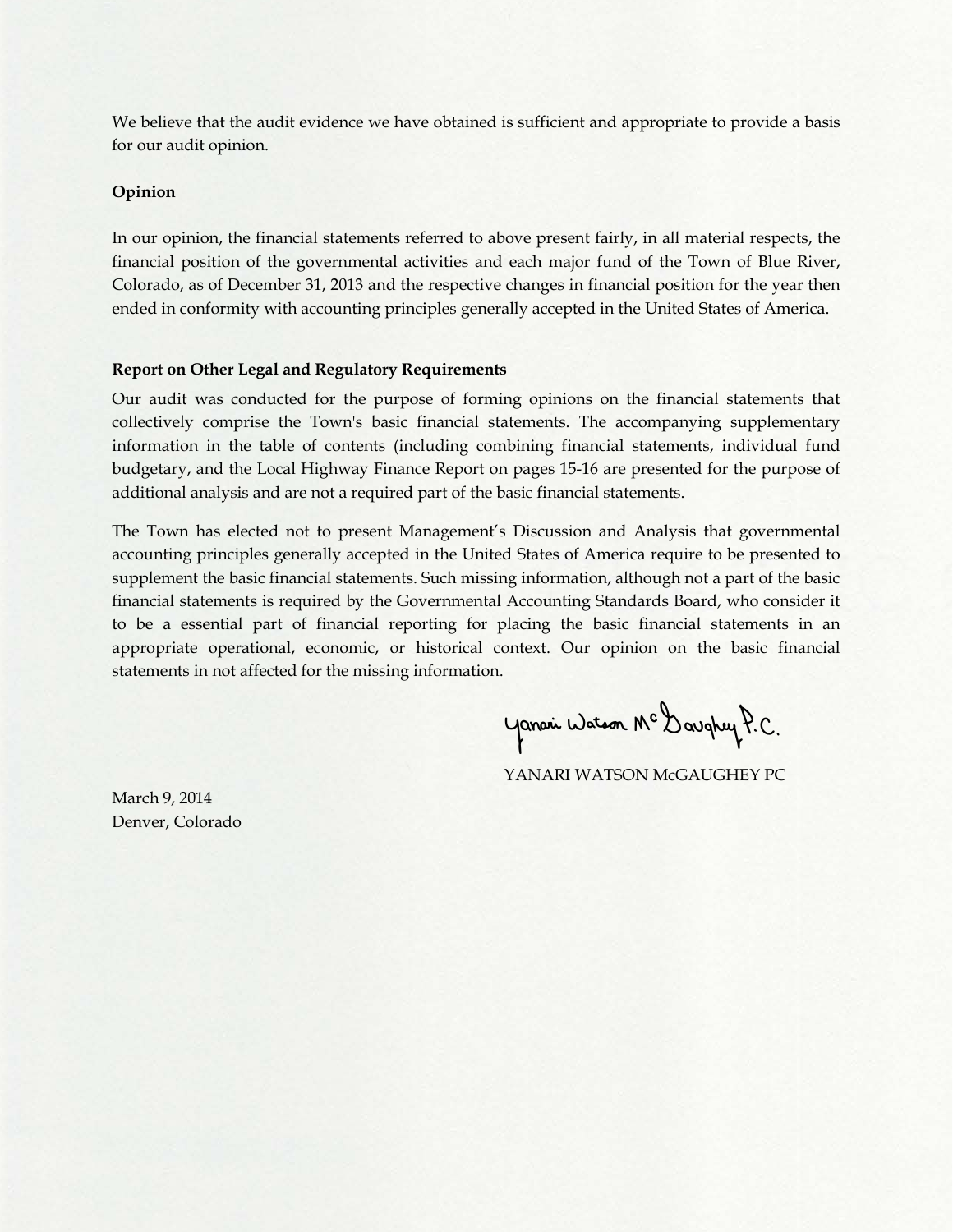# **TOWN OF BLUE RIVER, COLORADO General Fund - Balance Sheet/Statement of Net Position**

**December 31, 2013**

|                                                              |                          |    |               | <b>Statement</b> |                     |
|--------------------------------------------------------------|--------------------------|----|---------------|------------------|---------------------|
|                                                              | General                  |    | Adjustments   |                  | of                  |
|                                                              | Fund                     |    | (Note 5)      |                  | <b>Net Position</b> |
|                                                              |                          |    |               |                  |                     |
| <b>ASSETS:</b>                                               |                          |    |               |                  |                     |
| <b>Current assets:</b>                                       |                          |    |               |                  |                     |
| Cash                                                         | \$<br>1,268,294          | \$ |               | \$               | 1,268,294           |
| Cash with County Treasurer                                   | 1,679                    |    |               |                  | 1,679               |
| Investments                                                  | 2,220                    |    |               |                  | 2,220               |
| Accounts receivable:                                         |                          |    |               |                  |                     |
| Property taxes                                               | 471,183                  |    |               |                  | 471,183             |
| <b>Total current assets</b>                                  | 1,743,376                |    |               |                  | 1,743,376           |
|                                                              |                          |    |               |                  |                     |
| Non-current assets:                                          |                          |    |               |                  |                     |
| Capital assets - non depreciable:                            |                          |    |               |                  |                     |
| Land                                                         |                          |    | 128,870       |                  | 128,870             |
| Town park                                                    |                          |    | 216,163       |                  | 216,163             |
| <b>Streets</b>                                               |                          |    | 574,545       |                  | 574,545             |
| Total Capital assets - non depreciable                       | $\overline{\phantom{0}}$ |    | 919,578       |                  | 919,578             |
| Capital assets - depreciable:                                |                          |    |               |                  |                     |
| Bridge                                                       |                          |    | 534,596       |                  | 534,596             |
| Town Hall                                                    |                          |    | 371,457       |                  | 371,457             |
| Vehicles                                                     |                          |    | 65,479        |                  | 65,479              |
| Furniture                                                    |                          |    | 12,686        |                  | 12,686              |
| Computers                                                    |                          |    | 12,666        |                  | 12,666              |
| Total Capital assets - depreciable                           |                          |    | 996,883       |                  | 996,883             |
| Less: accumulated depreciation                               |                          |    | 186,545       |                  | 186,545             |
| Net depreciable capital assets                               |                          |    | 810,338       |                  | 810,338             |
| Total non-current assets                                     |                          |    | 1,729,916     |                  | 1,729,916           |
| <b>Total assets</b>                                          | 1,743,376                |    | 1,729,916     |                  | 3,473,292           |
|                                                              |                          |    |               |                  |                     |
| LIABILITIES, DEFERRED INFLOWS OF RESOURCES AND FUND BALANCE: |                          |    |               |                  |                     |
| <b>Current liablities:</b>                                   |                          |    |               |                  |                     |
| Other liabilities                                            | 9,864                    |    |               |                  | 9,864               |
| <b>Total current liabilities</b>                             | 9,864                    |    |               |                  | 9,864               |
| Deferred inflows of resources:                               |                          |    |               |                  |                     |
| Deferred property taxes                                      | 471,183                  |    |               |                  | 471,183             |
|                                                              |                          |    |               |                  |                     |
| Total deferred inflows of resources                          | 471,183                  |    |               |                  | 471,183             |
| Fund balance:                                                |                          |    |               |                  |                     |
| Fund balances:                                               |                          |    |               |                  |                     |
| Restricted for:                                              |                          |    |               |                  |                     |
| <b>TABOR</b>                                                 | 32,120                   |    | (32, 120)     |                  |                     |
| <b>Conservation Trust Fund</b>                               | 37,843                   |    | (37, 843)     |                  |                     |
| Unassigned                                                   | 1,192,366                |    | (1, 192, 366) |                  |                     |
| <b>Total fund balance</b>                                    | 1,262,329                |    | (1,262,329)   |                  |                     |
| Total liabilities, deferred inflows of                       |                          |    |               |                  |                     |
| resources and fund balance                                   | \$<br>1,743,376          |    |               |                  |                     |
|                                                              |                          |    |               |                  |                     |
| Net position:                                                |                          |    |               |                  |                     |
| Net investment in capital assets                             |                          |    | 1,729,916     |                  | 1,729,916           |
| Restricted net position:<br><b>TABOR</b>                     |                          |    |               |                  |                     |
| <b>Conservation Trust Fund</b>                               |                          |    | 32,120        |                  | 32,120              |
|                                                              |                          |    | 37,843        |                  | 37,843              |
| Unrestricted net position                                    |                          |    | 1,192,366     |                  | 1,192,366           |
| <b>Net Position</b>                                          |                          | \$ | 2,992,245     | \$               | 2,992,245           |

The accompanying notes are an integral part of this statement.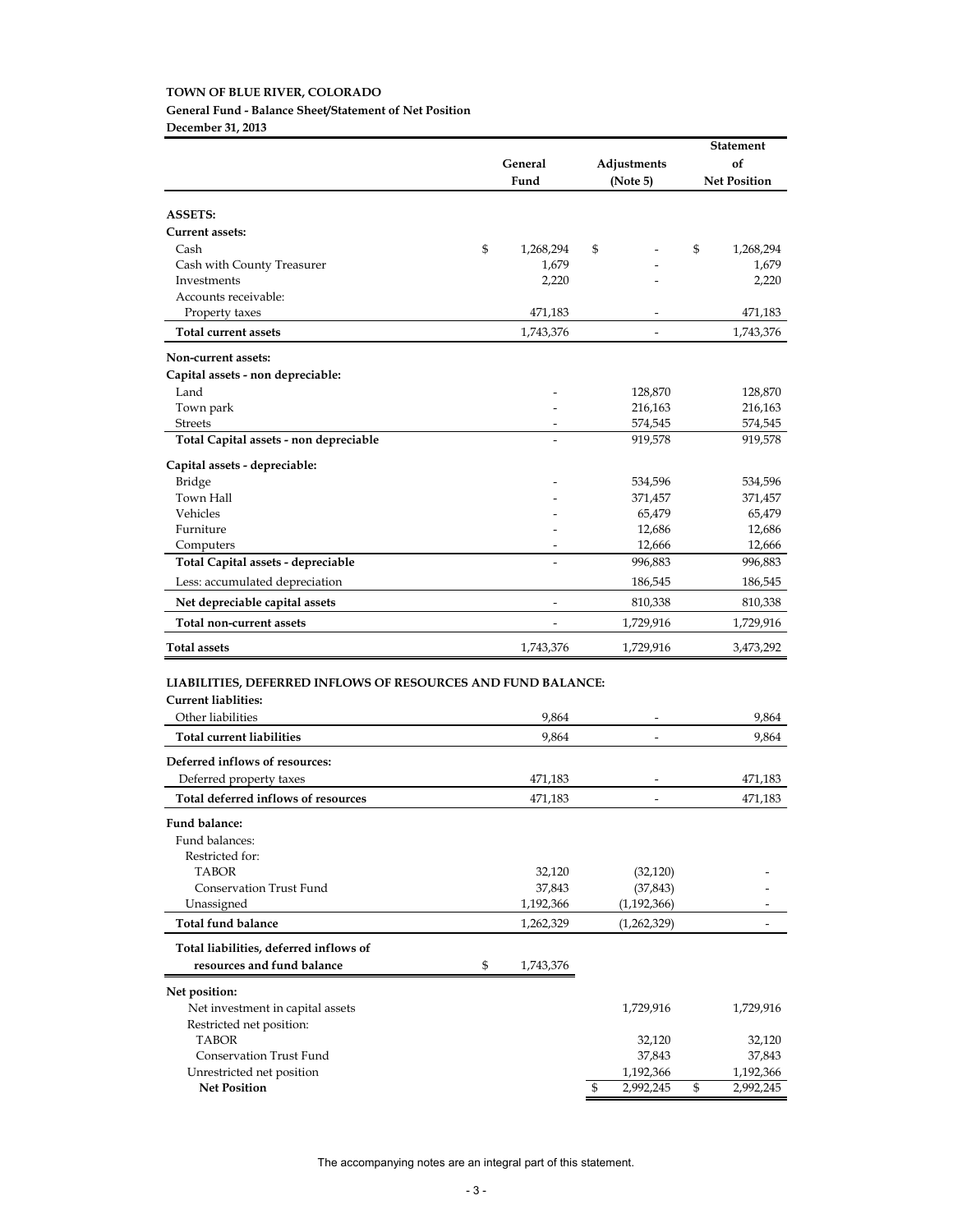# **General Fund - Statement of Revenues, Expenditures and Changes In Fund Balance/Statement of Activities**

**For the year ended December 31, 2013**

|                                      | General<br>Fund | Adjustments<br>(Note 5)  | <b>Statement</b><br>of<br><b>Activities</b> |
|--------------------------------------|-----------------|--------------------------|---------------------------------------------|
| <b>Revenues:</b>                     |                 |                          |                                             |
| Taxes                                | \$<br>716,770   | \$                       | \$<br>716,770                               |
| Intergovernmental                    | 25,812          |                          | 25,812                                      |
| Other                                | 173,090         |                          | 173,090                                     |
| <b>Total revenues</b>                | 915,671         | $\overline{\phantom{a}}$ | 915,671                                     |
| <b>Expenditures:</b>                 |                 |                          |                                             |
| General government                   |                 |                          |                                             |
| Administration                       | 161,968         |                          | 161,968                                     |
| Judicial                             | 20,573          |                          | 20,573                                      |
| Town Hall                            | 7,570           |                          | 7,570                                       |
| Public Safety:                       | 58,830          |                          | 58,830                                      |
| Public Works:                        |                 |                          |                                             |
| Maintenance                          | 346,722         |                          | 346,722                                     |
| Capital outlay                       | 42,217          | (42, 217)                |                                             |
| Planning and Zoning                  | 23,629          |                          | 23,629                                      |
| Depreciation                         |                 | 30,317                   | 30,317                                      |
| <b>Total expenditures</b>            | 661,509         | (11,900)                 | 649,609                                     |
| Changes in fund balance/net position | 254,162         | 11,900                   | 266,062                                     |
| Net position - beginning of the year | 1,008,167       | 1,718,016                | 2,726,183                                   |
| Net position - end of the year       | \$<br>1,262,329 | \$<br>1,729,916          | \$<br>2,992,245                             |

The accompanying notes are an integral part of this statement.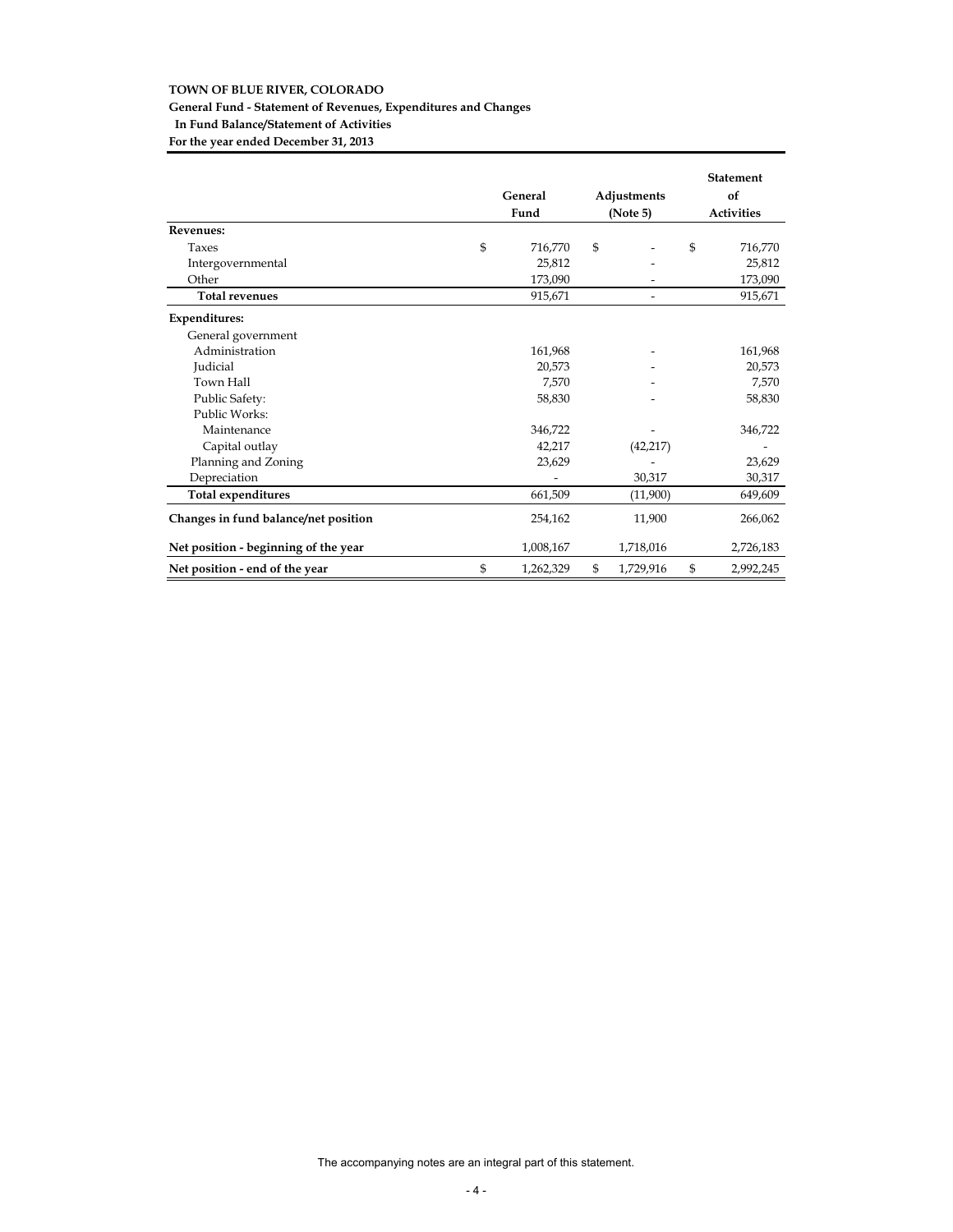# **General Fund - Statement of Revenues, Expenditures and Changes**

**in Fund Balance - Budget and Actual**

**For the year ended December 31, 2013**

|                           | Original and<br>Final   |         |             |
|---------------------------|-------------------------|---------|-------------|
|                           | <b>Budget</b>           | Actual  | Variance    |
| <b>Revenues:</b>          |                         |         |             |
| Taxes:                    |                         |         |             |
| Local property            | $\mathbb{S}$<br>499,820 | 498,892 | \$<br>(928) |
| Specific ownership        | 14,000                  | 23,161  | 9,161       |
| Sales tax                 | 80,000                  | 91,084  | 11,084      |
| Cigarette                 | 150                     | 184     | 34          |
| Lodging tax registrations | 5,000                   | 6,050   | 1,050       |
| Lodging tax               | 40,000                  | 56,918  | 16,918      |
| Highway users tax         | 39,750                  | 39,944  | 194         |
| Interest on taxes         | 150                     | 537     | 387         |
| <b>Total taxes</b>        | 678,870                 | 716,770 | 37,900      |
|                           |                         |         |             |
| Intergovernmental:        |                         |         |             |
| <b>Conservation Trust</b> |                         | 9,268   | 9,268       |
| Road and bridge           | 22,000                  | 16,544  | (5,456)     |
|                           |                         |         |             |
| Total intergovernmental   | 22,000                  | 25,812  | 3,812       |
| Other:                    |                         |         |             |
| Interest on investments   | 30                      |         |             |
|                           |                         | 1,455   | 1,425       |
| Miscellaneous             | 1,000                   | 17,394  | 16,394      |
| Architectural review fees | 1,000                   | 1,407   | 407         |
| Boat decals/permits       | 400                     | 955     | 555         |
| Building inspection fees  | 40,000                  | 69,335  | 29,335      |
| Donations                 | 2,300                   | 3,300   | 1,000       |
| Development fees          |                         | 275     | 275         |
| Municipal court fines     | 12,000                  | 6,905   | (5,096)     |
| Natural gas franchise     | 70,000                  | 69,267  | (733)       |
| <b>GOCO</b> Grant         | 75,000                  |         | (75,000)    |
| Motor Vehicle fees        | 2,500                   | 2,798   | 298         |
| <b>Total other</b>        | 204,230                 | 173,090 | (31, 140)   |
| <b>Total revenues</b>     | 905,100                 | 915,671 | 10,571      |
|                           |                         |         |             |

(continued)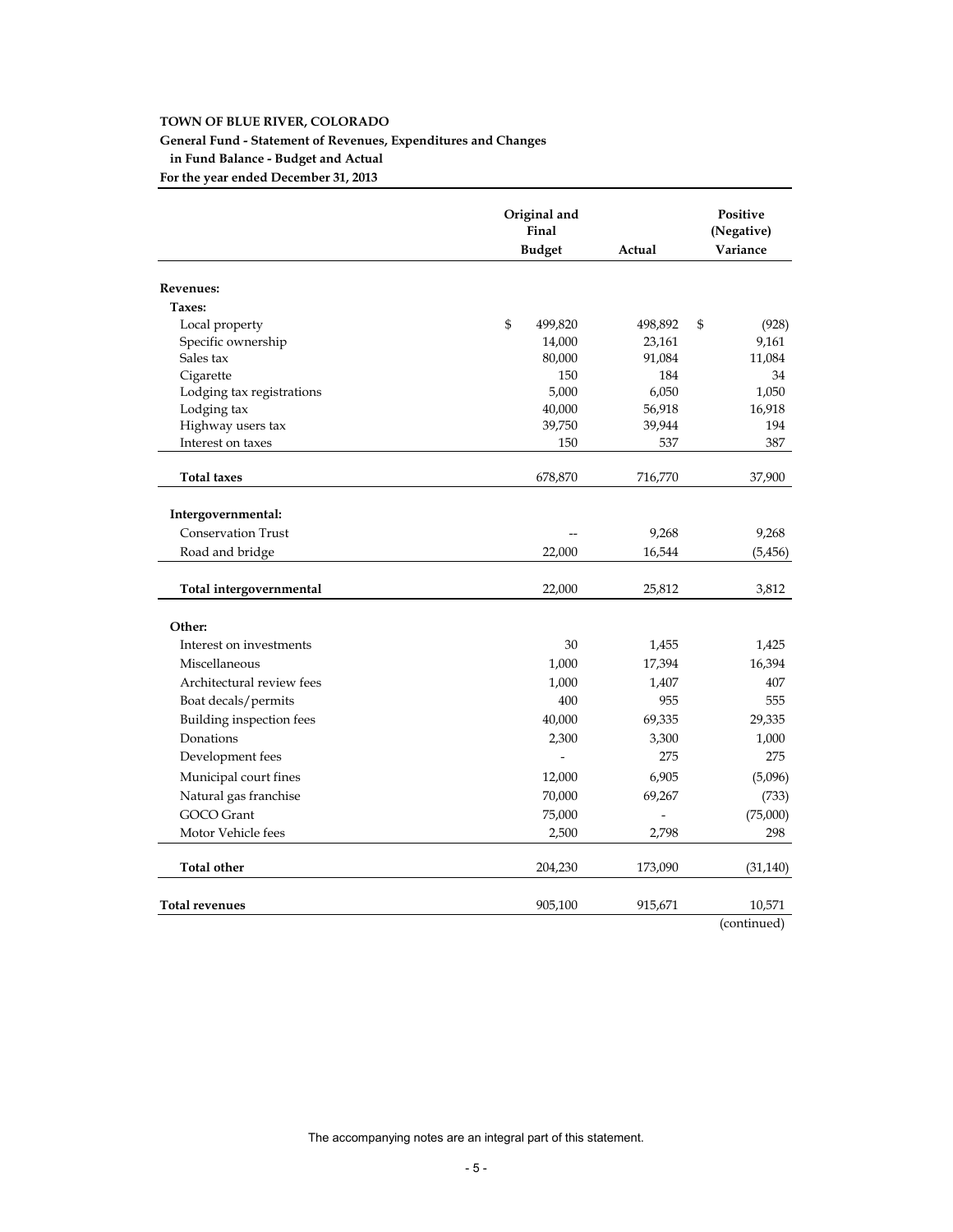**General Fund - Statement of Revenues, Expenditures**

**and Changes in Fund Balance - Budget and Actual (continued)** 

**For the year ended December 31, 2013**

|                                  | Original<br>and Final<br><b>Budget</b> | Actual          | (Negative)<br>(Negative)<br>Variance |  |
|----------------------------------|----------------------------------------|-----------------|--------------------------------------|--|
| <b>Expenditures:</b>             |                                        |                 |                                      |  |
| General government:              |                                        |                 |                                      |  |
| Administration                   | $\mathfrak{S}$<br>128,109              | 161,968         | $\mathfrak{S}$<br>(33,859)           |  |
| Judicial                         | 20,600                                 | 20,573          | 27                                   |  |
| Town Hall                        | 8,102                                  | 7,570           | 532                                  |  |
| Public safety                    | 94,300                                 | 58,830          | 35,470                               |  |
| Public works                     |                                        |                 |                                      |  |
| Maintenance                      | 390,000                                | 346,722         | 43,278                               |  |
| Capital projects                 | 100,000                                | 42,217          | 57,783                               |  |
| Contingencies                    | 98,989                                 |                 | 98,989                               |  |
| Planning and Zoning              | 65,000                                 | 23,629          | 41,371                               |  |
| <b>Total expenditures</b>        | 905,100                                | 661,509         | 243,591                              |  |
|                                  |                                        |                 |                                      |  |
| <b>Excess of revenues over</b>   |                                        |                 |                                      |  |
| expenditures                     | S                                      | 254,162         | 235,105<br>$\$\$                     |  |
| Fund balance - beginning of year |                                        | 1,008,167       |                                      |  |
| Fund balance - end of year       |                                        | \$<br>1,262,329 |                                      |  |

The accompanying notes are an integral part of this statement.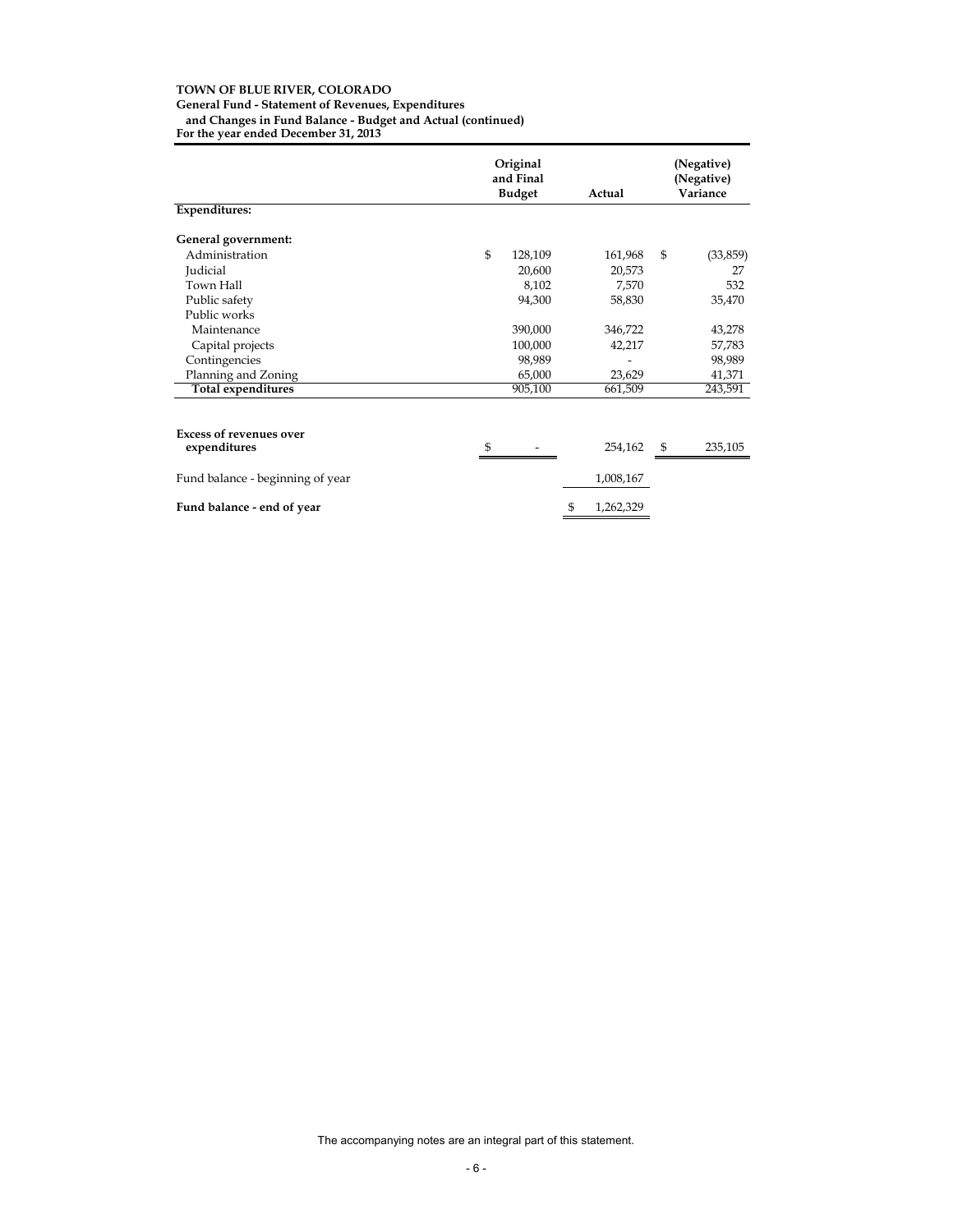# **1. Summary of significant accounting policies**

The accounting policies of the Town of Blue River, Colorado (the Town) conform to accounting principles generally accepted in the United States of America as applicable to governments (US GAAP). The following is a summary of the more significant policies consistently applied in the preparation of the Town's financial statements.

# **Reporting Town**

The Town is a statutory town (a municipal corporation), as defined by Colorado Revised Statutes, and is governed by an elected six-member Board of Trustees and an elected Mayor. The Town provides general government, judicial, public safety and public works (roads and streets).

As required by GAAP, these financial statements present the activities of the Town, which is legally separate and financially independent of other state and local governments. The Town follows the Governmental Accounting Standards Board (GASB), Statement No. 61, *The Financial Reporting Entity: Omnibus*, which amended GASB Statement No. 14, *The Financial Reporting Entity* and GASB Statement No. 39, *Determining Whether Certain Organizations Are Component Units*, which provides guidance for determining which governmental activities, organizations and functions should be included within the financial reporting entity. GASB sets forth the financial accountability of a governmental organization's elected governing body as the basic criterion for including a possible component governmental organization in a primary government's legal entity. Financial accountability includes, but is not limited to, appointment of a voting majority of the organization's governing body, ability to impose its will on the organization, a potential for the organization to provide specific financial benefits or burdens and fiscal dependency. The pronouncements also require including a possible component unit if it would be misleading to exclude it.

Per GASB 61 The District is not financially accountable for any other organization.

#### **Basis of presentation**

The accompanying financial statements are presented in accordance with GASB Statement No. 34, Sp 20 Special Purpose Governments.

The government-wide financial statements (i.e. the statement of net position and the statement of activities) report information on the *governmental-type activities* of the Town, which rely to a significant extent on taxes and intergovernmental payments for support. The statement of activities demonstrates the degree to which expenses of the *governmental-type activities* are supported by taxes and intergovernmental payments.

# **Measurement focus, basis of accounting and financial statement presentation**

The government-wide financial statements are reported using the *economic resources measurement focus* and the *accrual basis of accounting.* Revenues are recorded when earned and expenses are recorded when a liability is incurred, regardless of the timing of the related cash flow. Property taxes are recognized as revenues in the year for which they are levied.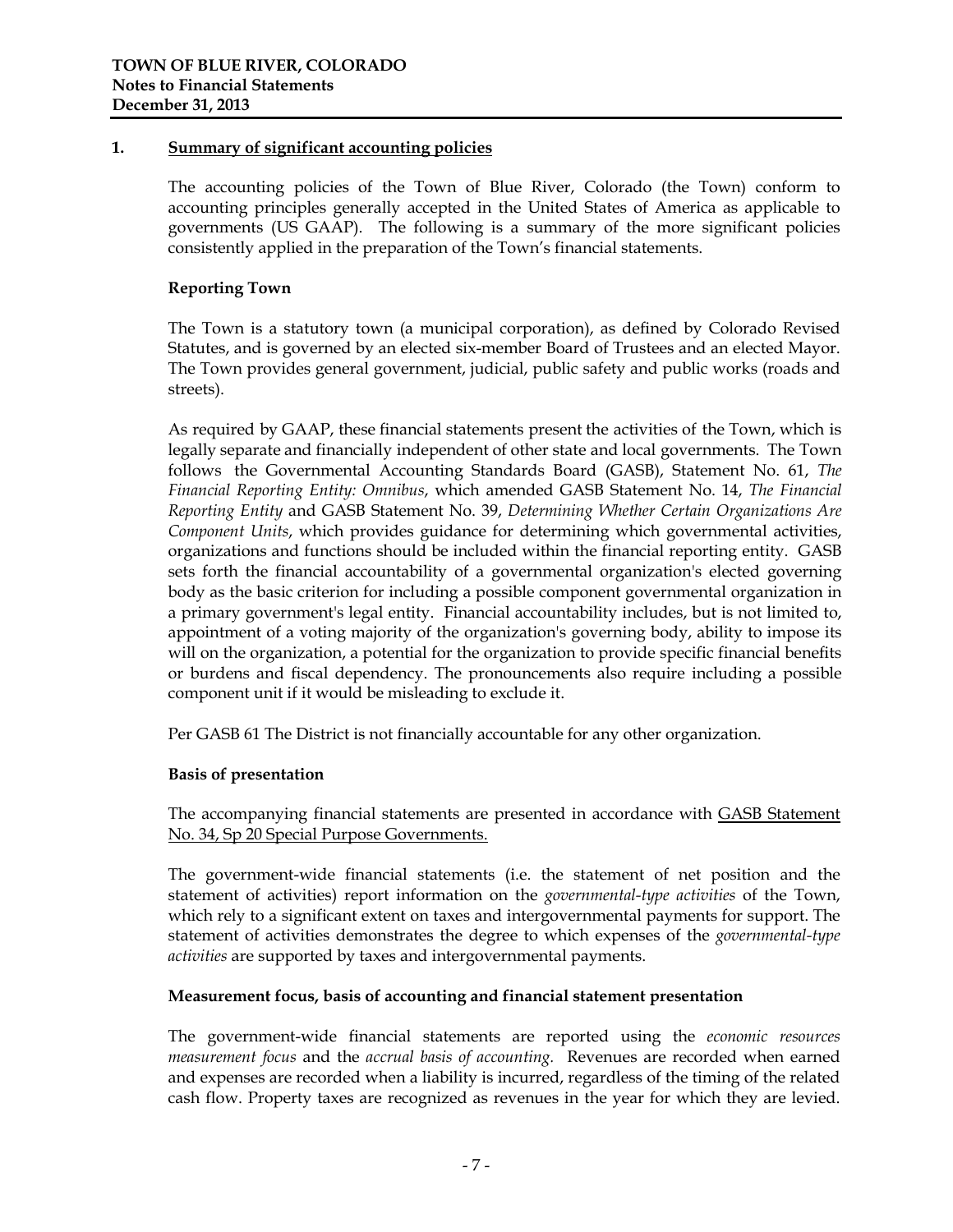# **1. Summary of significant accounting policies (continued)**

#### **Measurement focus, basis of accounting and financial statement presentation (continued)**

The governmental fund financial statements are reported using the *current financial measurement focus* and the *modified accrual basis of accounting.* Revenues are recognized as soon as they are both measurable and available. Revenues are considered to be available when they are collectible within the current period or soon enough thereafter to pay liabilities of the current period. For this purpose, the Town considers revenues to be available if they are collected within 60 days of the end of the current fiscal period. Expenditures generally are recorded when a liability is incurred, as under accrual accounting.

The Town has one governmental fund (General Fund), which accounts for the financial resources of the Town.

#### **Assets, liabilities, deferred inflows of resources, and fund balance/net position**

#### **Cash and investments**

Cash and investments include investments with original maturities of three months or less. Investments are recorded at fair value.

### **Property taxes**

Property taxes are levied on December 15 of each year and attach as an enforceable lien on property as of January 1. Taxes are due as of January 1 of the following year and are payable in two equal installments due February 28 and June 15, if paid in installments, or April 30 with a single payment. Taxes are delinquent as of August 1. If the taxes are not paid within subsequent statutory periods, the resultant tax lien will be sold at public auction. The County Treasurer's Office bills and collects the property taxes on a monthly basis and remits collections to the Town. No provision has been made for uncollected taxes, as all taxes are deemed collectible.

#### **Capital assets**

Capital assets are reported in the governmental activities column in the government-wide financial statements. In the governmental fund financial statements, capital assets are charged to expenditures as purchased. Capital assets are recorded at historical cost if purchased or constructed. Donated capital assets are recorded at estimated fair market value as of the date of donation. The costs of normal maintenance and repairs that do not add to the value of the asset or materially extend the asset lives are not capitalized. Capital assets of the Town are depreciated using the straight-line method over the following estimated lives:

| Buildings and bridges   | 40 years |
|-------------------------|----------|
| Vehicles                | 5 years  |
| Computer Equipment      | 5 years  |
| Furniture and Equipment | 7 years  |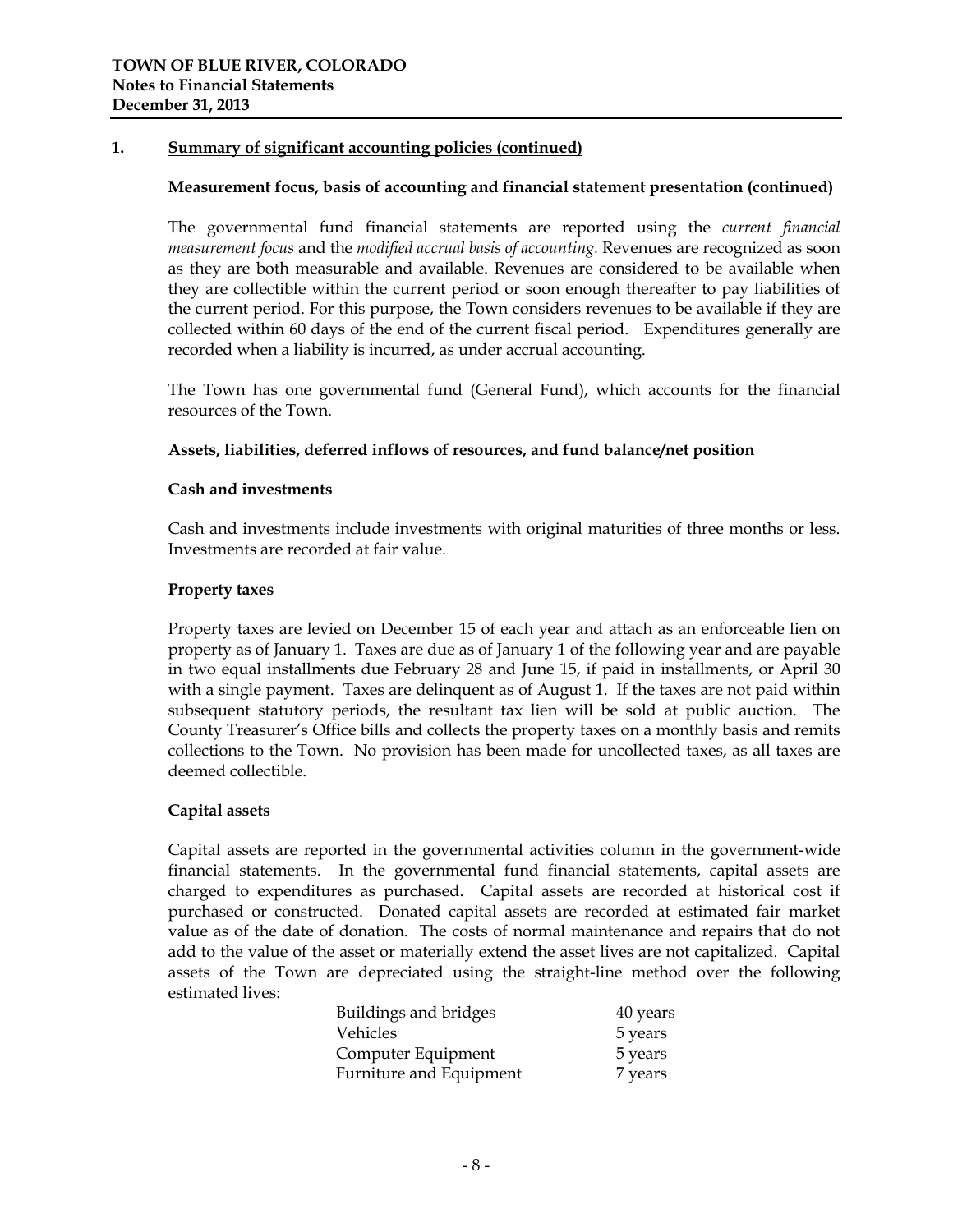# **1. Summary of significant accounting policies (continued)**

#### **Estimates**

The preparation of financial statements in conformity with US GAAP requires Town management to make estimates and assumptions that affect certain reported amounts and disclosures. Accordingly, actual results could differ from those estimates.

#### **Deferred inflows of resources**

The balance sheet and statement of financial position will report a separate section for deferred inflows of resources. This separate financial statement element, represents an acquisition of fund balance or net position that applies to a future period and so will not be recognized as an inflow of resources (revenue) until that time.

The Town has only one type of deferred inflow, which arises only under a modified accrual basis of accounting that qualities for reporting in this category. Accordingly, the item, deferred revenue, is reported on the government-wide statement of net position and on the governmental funds balance sheet. The Town reports deferred revenues from property taxes. This amount is deferred and recognized as an inflow of resources in the period that the amount becomes available.

# **Fund balance**

Fund balance represents the differences between assets less liabilities and deferred inflows of resources. The Town reports two categories of fund balance, as follows:

# **Restricted Fund Balance**

The restricted fund balance includes amounts restricted for a specific purpose by external parties such as grantors, bondholders, constitutional provisions or enabling legislation.

The restricted fund balance in the in the General Fund represents Emergency Reserves that have been provided as required by Article X, Section 20 of the Constitution of the State of Colorado, as well as a Conservation Trust Fund which accounts for financial resources that are to be used for the acquisition, operation, or maintenance of capital assets for recreational use approved by the State of Colorado. A total of \$32,120 and \$37,843 of the General Fund balance has been restricted in compliance with this requirement, respectively.

# **Unassigned Fund Balance**

Unassigned fund balance includes amounts that are available for any purpose. Positive amounts are reported only in the General Fund.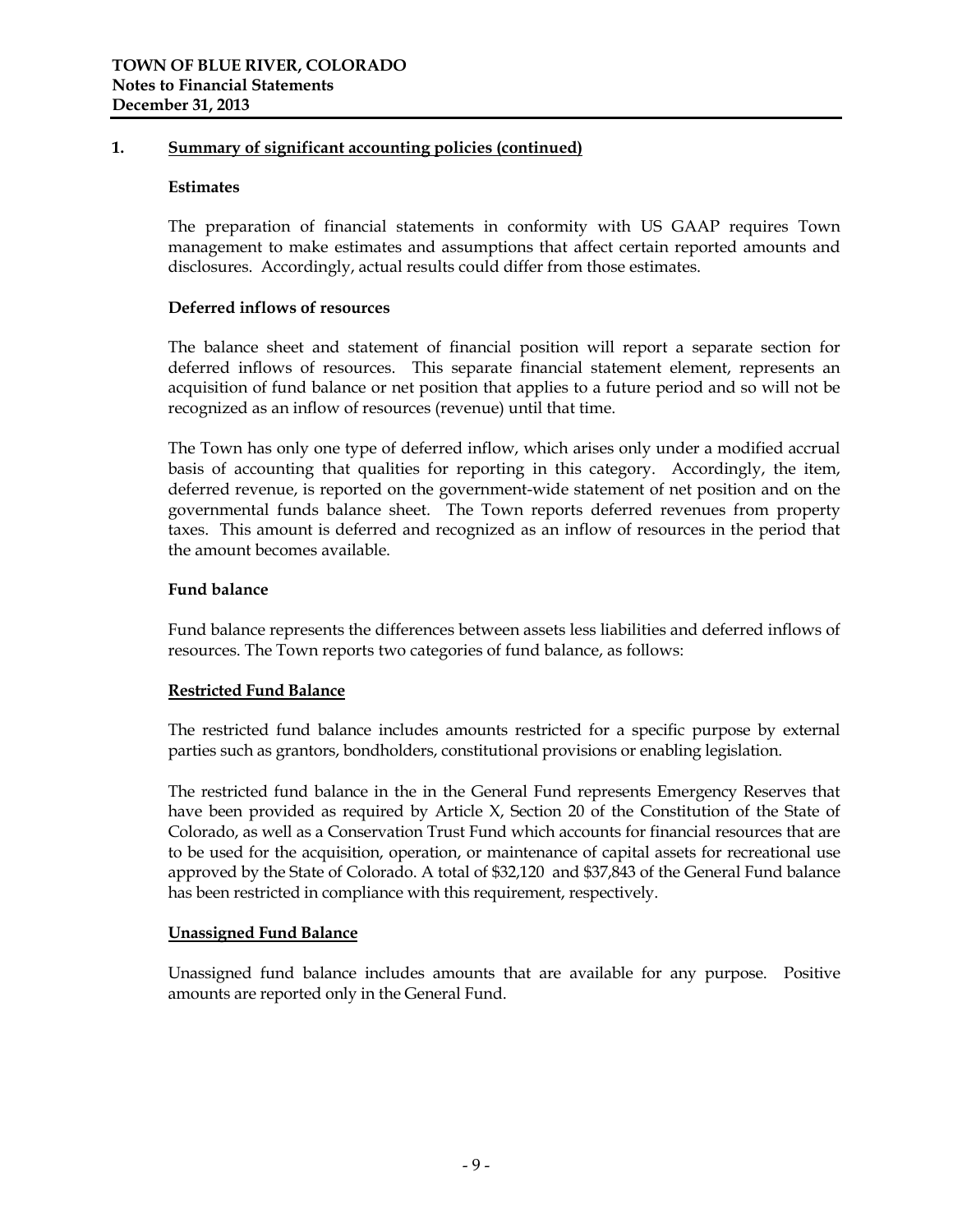### **1. Summary of significant accounting policies (continued)**

#### **Net position**

Net position represents the differences between assets and deferred outflows of resources less liabilities and deferred inflows of resources. The Town reports three categories of net position, as follows:

*Net investment in capital assets –* consists of net capital assets, reduced by outstanding balances of any related debt obligations and deferred inflows of resources attributable to the acquisition, construction, or improvement of those assets and increases of balances of deferred outflows or resources related to those assets.

*Restricted net position –* net position is considered restricted if their use is constrained to a particular purpose. Restrictions are imposed by external organizations such as federal or state laws. Restricted net position is reduced by liabilities and deferred inflows of resources related to the restricted assets.

*Unrestricted net position –* consists of all other net positions that does not meet the definition of the above two components and is available for general use by the Town.

When an expense is incurred for purposes for which both restricted and unrestricted net position is available, the Town will use the most restricted net position first.

# **2. Stewardship, compliance and accountability**

#### **Budgetary information**

Annual budgets are adopted on a US GAAP budgetary basis for the general fund where capital purchases are expensed in the fund, depreciation expense is not budgeted. Annual appropriated budgets are adopted for the fund.

Prior to September 30 of each year, the Treasurer (not an elected member of the Board of Trustees) submits a proposed operating budget for the fiscal year commencing the following January 1 to the Town Trustees (elected officials). The operating budget for the fund includes proposed expenditures and the means of financing them.

A public hearing is held at a Board of Trustees meeting to obtain taxpayer input. Prior to December 1 the budget is legally enacted through passage of a budget resolution. The Town Trustees are authorized to transfer budgeted amounts within the department of any fund. The Trustees must approve revisions that change total expenditures of any fund or department within a fund. Appropriations are controlled and the budget is only amended in conformity with Colorado Revised Statues, which require a balanced budget.

# **Employees**

The Town has three part-time employees. The Town Clerk, building inspector and the Road Manager, Other services are provided to the Town on a fee or independent contract basis.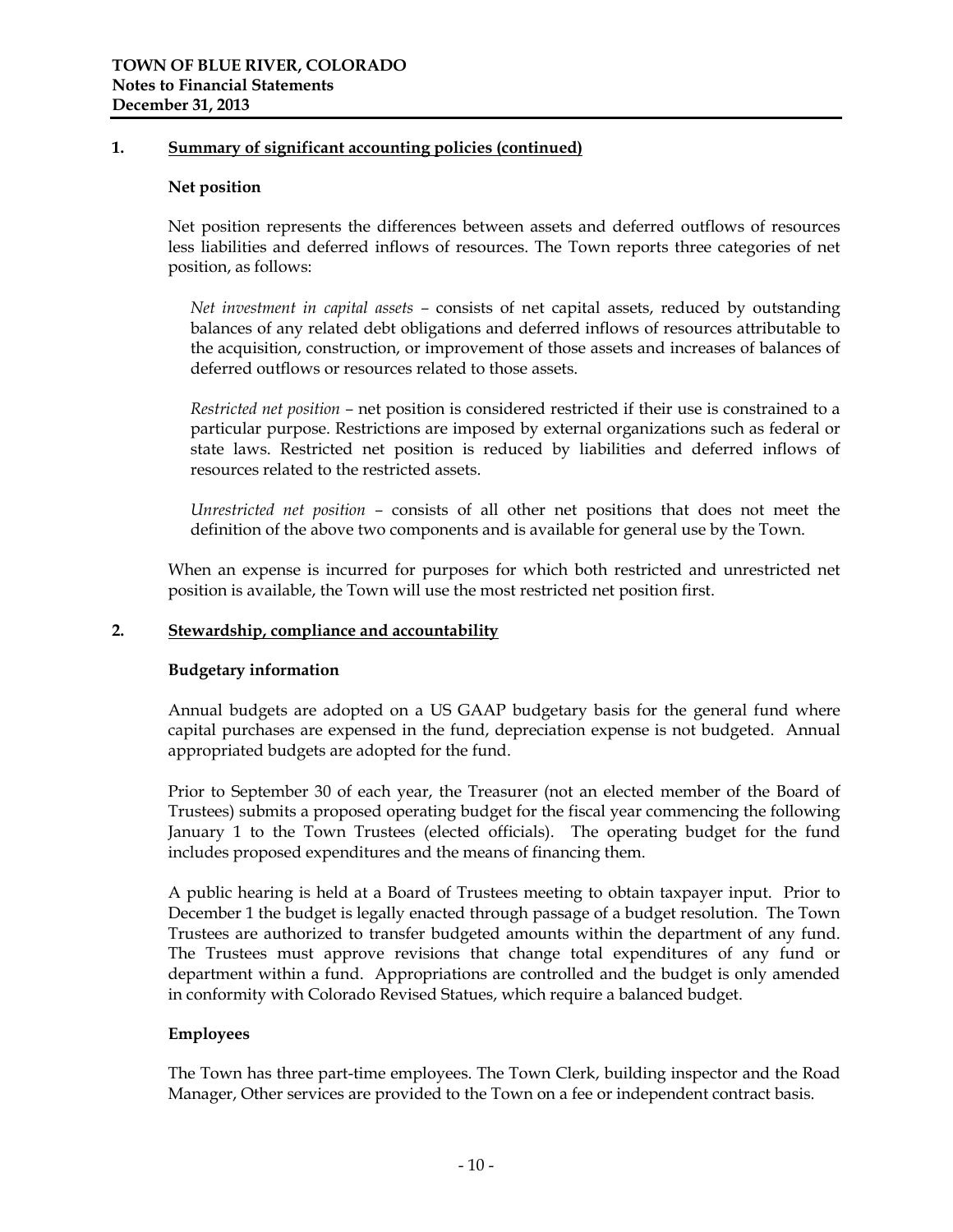### **3. Detailed notes concerning the funds**

#### **Cash and investments**

Custodial credit risk

The Colorado Public Deposit Protection Act, (PDPA) requires that all units of local government deposit cash in eligible public depositories. State regulators determine eligibility. Amounts on deposit in excess of federal insurance levels must be collateralized. The eligible collateral is determined by the PDPA. PDPA allows the institution to create a single collateral pool for all public funds. The pool is to be maintained by another institution, or held in trust for all the uninsured public deposits as a group. The market value of the collateral must be equal to 102% of the aggregate uninsured deposits. The State Commissioners for banks and financial services are required by Colorado Revised Statutes to monitor the naming of eligible depositories and reporting of the uninsured deposits and assets maintained in the collateral pools.

As of December 31, 2013, all of the Town's deposits were either held in deposit accounts insured by the Federal Deposit Insurance Corporation or in eligible depositories as required by PDPA.

#### **Investments**

Colorado Revised Statutes specify investment instruments meeting defined rating and risk criteria in which local government may invest. The allowed investments include participation in state regulated investment pools.

The Town invests in the Colorado Surplus Asset Fund Trust (CSAFE) and the Colorado Local Government Liquid Assets Trust (COLOTRUST) which is both rated AAAm by Standards and Poor's. These investments are not categorized because the investments are not evidenced by securities that exist in physical or book entry form. The balances in COLOTRUST and CSAFE are \$523 and \$100 respectively.

The Town also holds \$1,595 in the Colorado Diversified Trust which constitutes a non-liquid balance in a failed investment pool.

# **Receivables**

It is the policy of the Town to record the property tax receivable in the year in which the taxes are levied and to recognize the property tax revenues in the year in which the lien attaches to the property. Property taxes are reported as receivables and deferred revenue in the amount of \$471,183.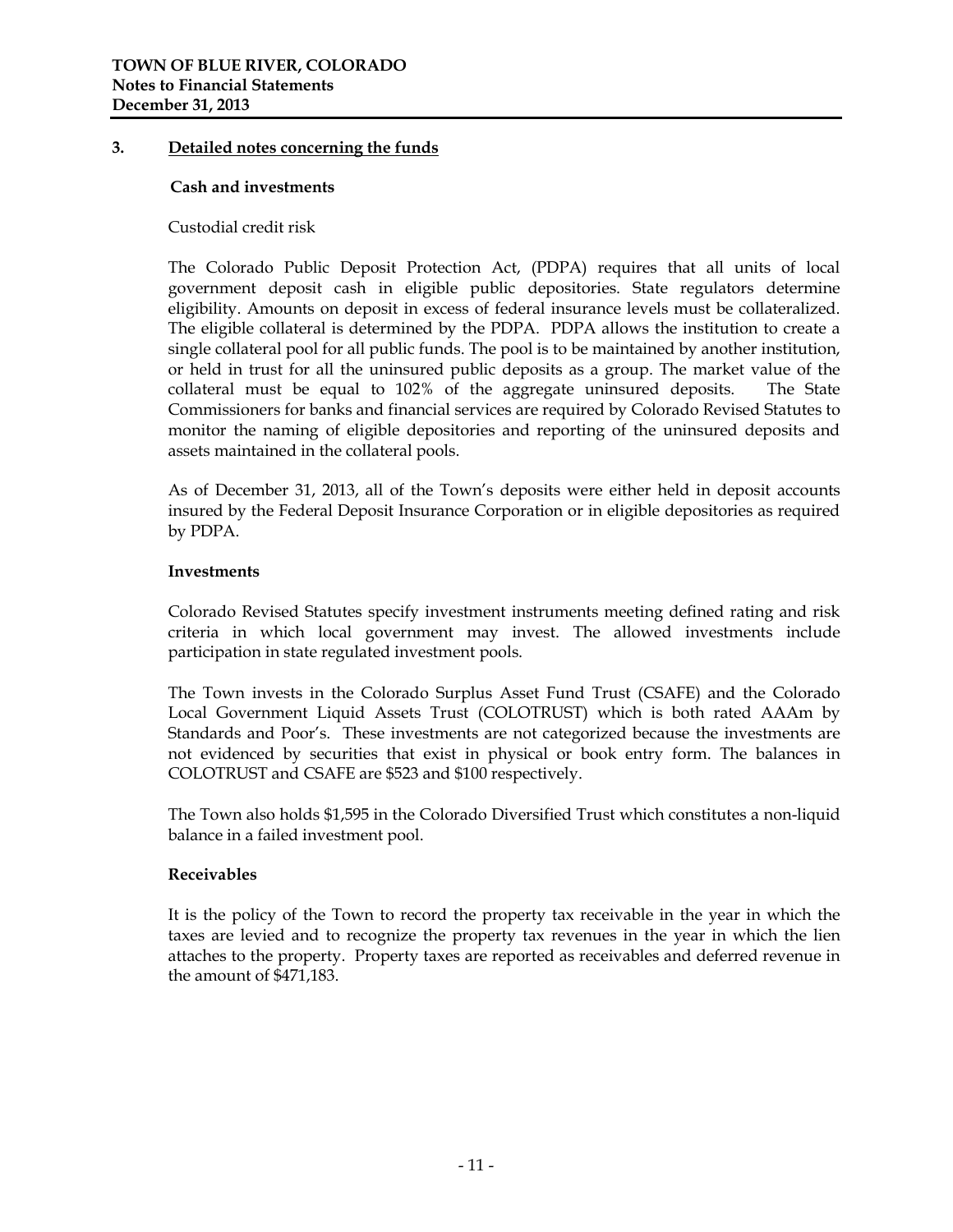# **3. Detailed notes concerning the funds (continued)**

#### **Capital assets**

The changes in capital assets for the year ended December 31, 2013 are as follows:

|                         | Beginning       |                |           |                |                  |                | Ending         |
|-------------------------|-----------------|----------------|-----------|----------------|------------------|----------------|----------------|
|                         | <b>Balance</b>  |                | Increases |                | <b>Decreases</b> |                | <b>Balance</b> |
| Non-depreciable assets: |                 |                |           |                |                  |                |                |
| Land                    | \$<br>128,870   | $\mathfrak{s}$ |           | $\mathfrak{s}$ |                  | $\mathfrak{s}$ | 128,870        |
| <b>Streets</b>          | 574,545         |                |           |                |                  |                | 574,545        |
| <b>Town Park</b>        | 216,163         |                |           |                |                  |                | 216,163        |
| Total non-depreciable   | 919,578         |                |           |                |                  |                | 919,578        |
| Depreciable assets:     |                 |                |           |                |                  |                |                |
| Town Hall               | 371,457         |                |           |                |                  |                | 371,457        |
| <b>Bridge</b>           | 534,596         |                |           |                |                  |                | 534,596        |
| Furniture and fixtures  | 11,454          |                | 1,232     |                |                  |                | 12,686         |
| Computer equipment      | 5,563           |                | 7,102     |                |                  |                | 12,665         |
| Vehicles                | 31,596          |                | 33,883    |                |                  |                | 65,479         |
| Total depreciable       | 954,666         |                | 42,217    |                |                  |                | 996,883        |
| Accumulated             |                 |                |           |                |                  |                |                |
| Depreciation            | (156, 228)      |                | (30, 317) |                |                  |                | (186, 545)     |
| Capital assets, net     | \$<br>1,718,016 | \$             | 11,900    | \$             |                  | S              | 1,729,916      |

Depreciation expense is attributable to:

| Town Hall      | Ъ | 9,289  |
|----------------|---|--------|
| Bridge         |   | 13,365 |
| Administration |   | 1,115  |
| Public Safety  |   | 6,548  |
| Total          |   | 30,317 |
|                |   |        |

# **4**. **Other information**

#### **Tax, spending and debt limitations**

In November 1992, Colorado voters approved Amendment 1 to the state Constitution that is commonly known as The Taxpayer's Bill of Rights or the TABOR Amendment. The amendment applies to all units of local government and limits taxes, spending, revenue, and multi-year debt (excepting bond refundings to lower interest rates and adding employees to pension plans). The amendment does not apply to units that are defined as "Enterprises". The Town of Blue River, Colorado does not quality as an "Enterprise".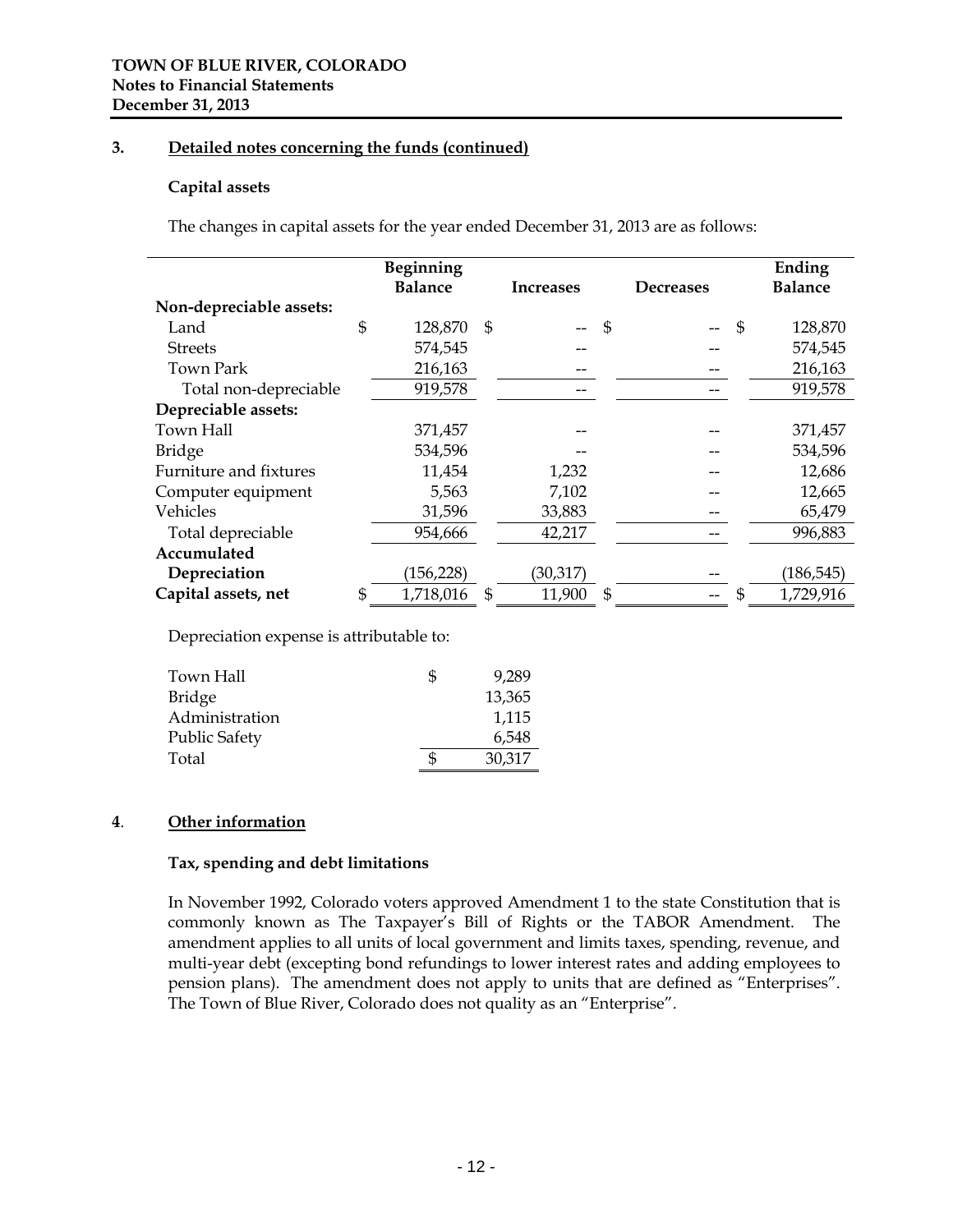# **4**. **Other information (continued)**

# **Tax, spending and debt limitations (continued)**

The amendment defined the Town's year-end, December 31, 1992, as the initial base year for purposes of defining compliance with the amendment. The amendment defines inflation and local growth. Future year's revenue, based upon prior year's revenue, is only allowed to increase based upon the inflationary and local growth factors. The Town must refund revenue received in excess of the prior year's revenue to the voters, unless the voters approve retention of the excess revenue. The Town passed a ballot question on November 7, 1995. The ballot question authorized the Town, "to collect and increase fiscal year spending such that the full revenue generated during 1994 and each subsequent year thereafter by its existing mill levy, without any increase in general property taxes, may be expended without any limitation under Article X, Section 20 of the Colorado Constitution for (a) snow removal; (b) road maintenance; (c) police protection; (d) other municipal services; and without limiting in any year the amount of other revenues that may be collected and spent by the Town of Blue River, Colorado under Article X, Section 20 to the Colorado

Constitution or any other law provided there shall be no increase in the Town's present mill levy of 12.325 mills, unless approved by a majority of voters voting on any such increase."

The amendment also requires the Town to establish an "Emergency Reserve" which must be equal to 3% of the current year's revenue. Conditions under which these reserves may be spent are severely limited.

The Town believes that it is in compliance with the provisions of TABOR, as it is currently understood. Many of the provisions may not become fully understood without judicial review.

# **Risk management**

The Town is exposed to various risks of loss related to torts; theft of, damage to and destruction of assets; errors and omissions; and natural disasters for which the Town carries commercial insurance. There have been no claims brought against the Town any of the past three years.

#### **5. Reconciliation of government-wide and fund financial statements**

The Governmental Fund Balance Sheet/Statement of Net Position includes an adjustment column. The adjustments have three elements: 1) capital assets used in governmental activities are not financial resources and therefore not reported in the fund; 2) amounts reported as fund balances have been reclassified for inclusion in the statement of net position.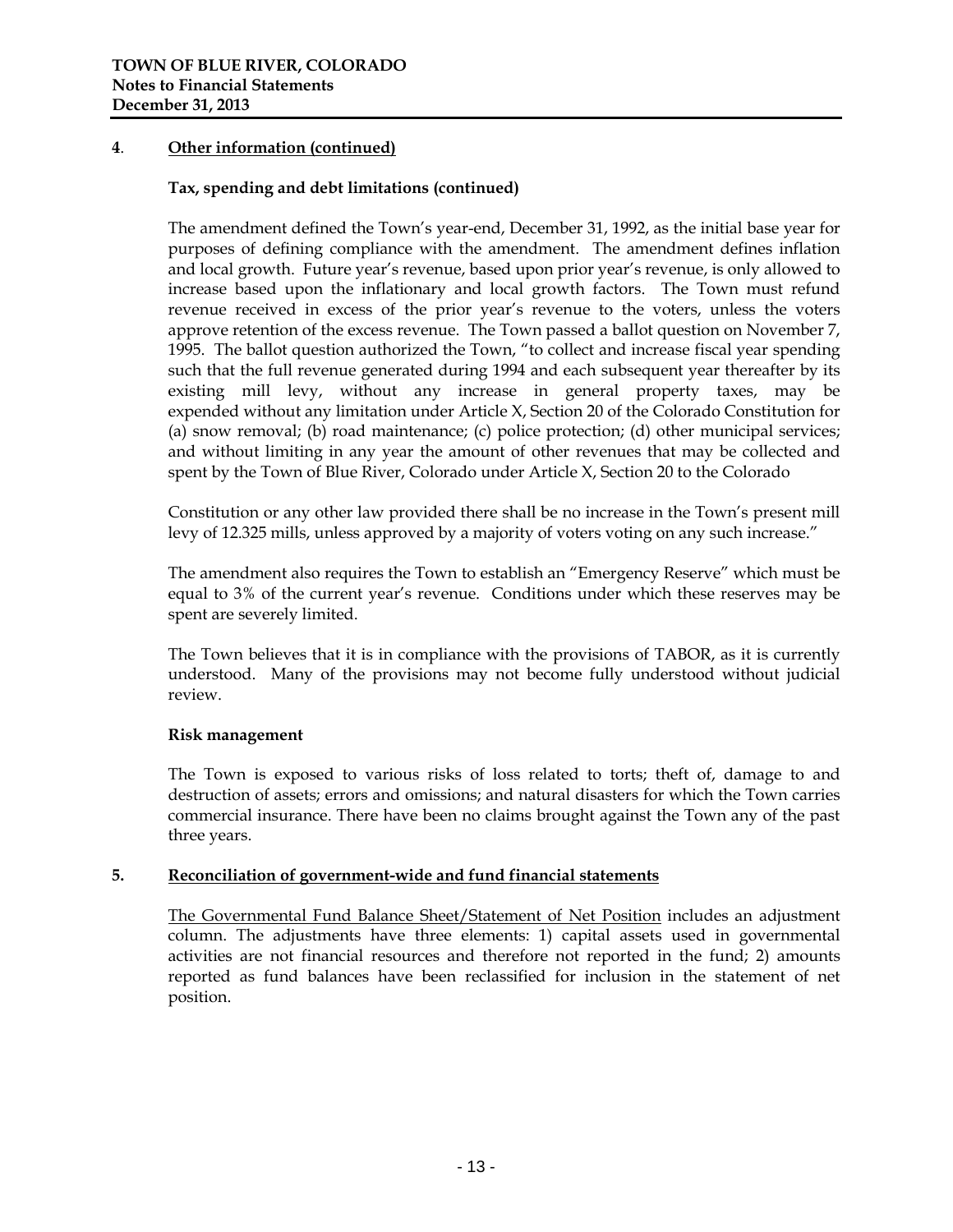# **5. Reconciliation of government-wide and fund financial statements (continued)**

The Statement of Governmental Fund Revenues, Expenditures and Changes in Fund Balance/Statement of changes in net position include an adjustment column. The adjustment has two elements: 1) governmental funds do not report the cost of depreciation that is allocated over their estimated useful lives and reported as depreciation expense; 2) governmental funds report capital outlays as expenditures, however, in the statement of activities, the costs of those assets are reported as capital assets.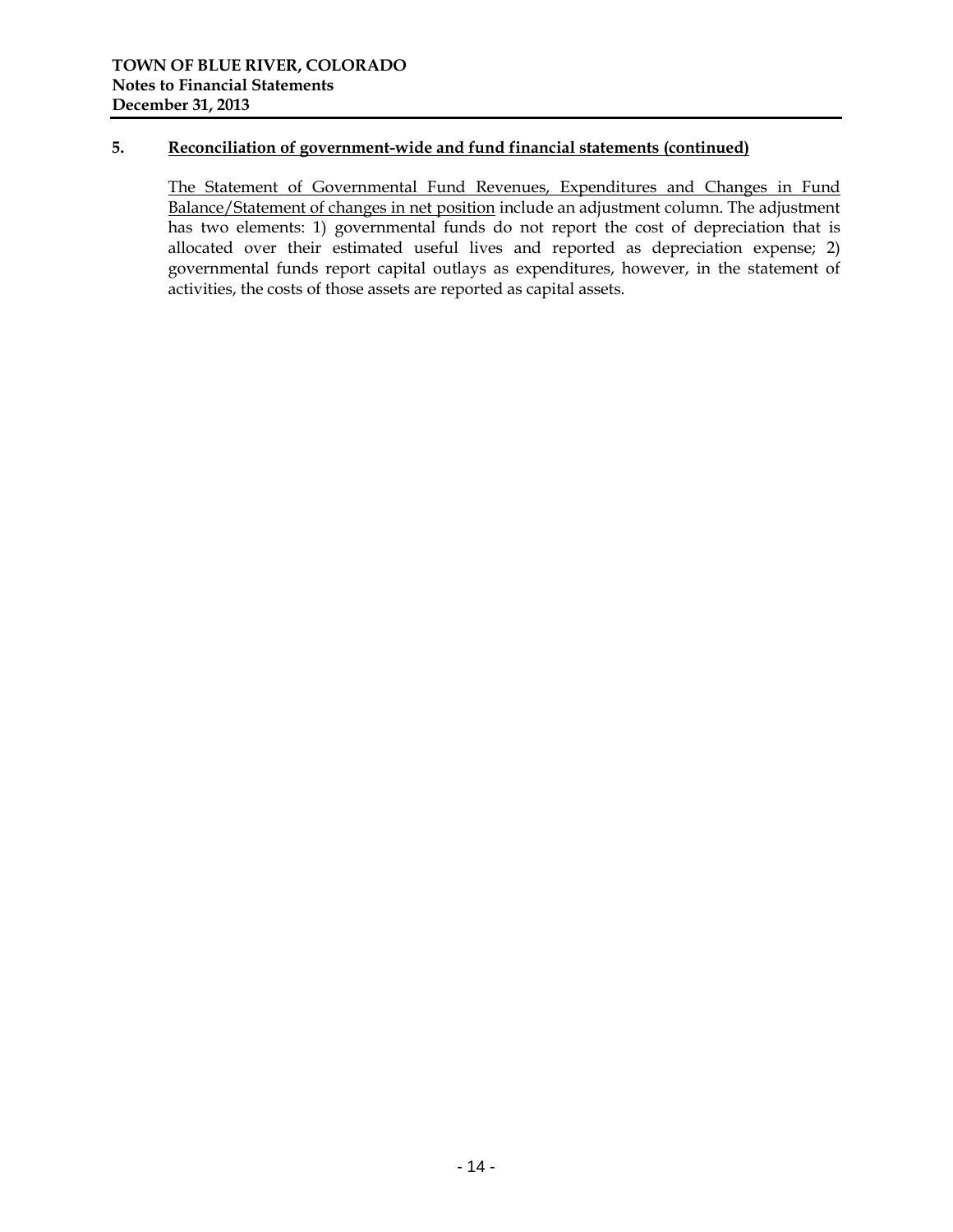Financial Planning 02/01<br>Form # 350-050-36

| The public report burden for this information collection is estimated to average 380 hours annually.        |                               |                                                             |                                                                  | Form #350-050-36           |  |
|-------------------------------------------------------------------------------------------------------------|-------------------------------|-------------------------------------------------------------|------------------------------------------------------------------|----------------------------|--|
|                                                                                                             |                               |                                                             | City or County:                                                  |                            |  |
|                                                                                                             |                               |                                                             | Town of Blue River                                               |                            |  |
| <b>LOCAL HIGHWAY FINANCE REPORT</b>                                                                         |                               |                                                             | YEAR ENDING:<br>December 2013                                    |                            |  |
| This Information From The Records Of (example - City of _ or County of ]Prepared By:<br><b>Allyn Mosher</b> |                               |                                                             |                                                                  |                            |  |
| Phone:<br>970 453-2297<br>Town of Blue River                                                                |                               |                                                             |                                                                  |                            |  |
| I. DISPOSITION OF HIGHWAY-USER REVENUES AVAILABLE FOR LOCAL GOVERNMENT EXPENDITURE                          |                               |                                                             |                                                                  |                            |  |
|                                                                                                             |                               |                                                             |                                                                  |                            |  |
|                                                                                                             | Local<br>A.                   | Local<br><b>B.</b>                                          | C. Receipts from                                                 | D. Receipts from           |  |
| <b>ITEM</b>                                                                                                 | <b>Motor-Fuel</b>             | <b>Motor-Vehicle</b>                                        | <b>State Highway-</b>                                            | <b>Federal Highway</b>     |  |
|                                                                                                             | <b>Taxes</b>                  | <b>Taxes</b>                                                | <b>User Taxes</b>                                                | <b>Administration</b>      |  |
| 1. Total receipts available<br>2. Minus amount used for collection expenses                                 |                               |                                                             |                                                                  |                            |  |
| 3. Minus amount used for nonhighway purposes                                                                |                               |                                                             |                                                                  |                            |  |
| 4. Minus amount used for mass transit                                                                       |                               |                                                             |                                                                  |                            |  |
| 5. Remainder used for highway purposes                                                                      |                               |                                                             |                                                                  |                            |  |
|                                                                                                             |                               |                                                             |                                                                  |                            |  |
| II. RECEIPTS FOR ROAD AND STREET PURPOSES                                                                   |                               |                                                             | <b>III. DISBURSEMENTS FOR ROAD</b><br><b>AND STREET PURPOSES</b> |                            |  |
| <b>ITEM</b>                                                                                                 | <b>AMOUNT</b>                 |                                                             | <b>ITEM</b>                                                      | <b>AMOUNT</b>              |  |
| A. Receipts from local sources:                                                                             |                               | A. Local highway disbursements:                             |                                                                  |                            |  |
| 1. Local highway-user taxes                                                                                 |                               | 1. Capital outlay (from page 2)                             |                                                                  | 11,651                     |  |
| a. Motor Fuel (from Item I.A.5.)                                                                            |                               | 2. Maintenance:                                             |                                                                  | 82,089                     |  |
| b. Motor Vehicle (from Item I.B.5.)                                                                         |                               | 3. Road and street services:                                |                                                                  |                            |  |
| c. Total $(a.+b.)$                                                                                          |                               | a. Traffic control operations                               |                                                                  |                            |  |
| 2. General fund appropriations                                                                              | 174,909                       | b. Snow and ice removal                                     |                                                                  | 140,800                    |  |
| 3. Other local imposts (from page 2)                                                                        | 130,789                       | c. Other                                                    |                                                                  | 2,018                      |  |
| 4. Miscellaneous local receipts (from page 2)<br>5. Transfers from toll facilities                          | 6,905                         | d. Total (a. through c.)                                    | 4. General administration & miscellaneous                        | 142,818<br>26,073          |  |
| 6. Proceeds of sale of bonds and notes:                                                                     |                               |                                                             | 5. Highway law enforcement and safety                            | 92,714                     |  |
| a. Bonds - Original Issues                                                                                  |                               | 6. Total $(1$ through 5)                                    |                                                                  | 355,345                    |  |
| b. Bonds - Refunding Issues                                                                                 |                               | <b>B.</b> Debt service on local obligations:                |                                                                  |                            |  |
| c. Notes                                                                                                    |                               | 1. Bonds:                                                   |                                                                  |                            |  |
| d. Total $(a. + b. + c.)$                                                                                   | $\theta$                      | a. Interest                                                 |                                                                  |                            |  |
| 7. Total $(1$ through $6)$                                                                                  | 312,603                       | b. Redemption                                               |                                                                  |                            |  |
| <b>B.</b> Private Contributions                                                                             |                               | c. Total $(a. + b.)$                                        |                                                                  | $\Omega$                   |  |
| C. Receipts from State government                                                                           |                               | 2. Notes:                                                   |                                                                  |                            |  |
| (from page 2)                                                                                               | 42,742                        | a. Interest                                                 |                                                                  |                            |  |
| D. Receipts from Federal Government                                                                         |                               | b. Redemption                                               |                                                                  |                            |  |
| (from page 2)                                                                                               | $\overline{0}$                | c. Total $(a. + b.)$                                        |                                                                  | $\overline{0}$<br>$\Omega$ |  |
| E. Total receipts $(A.7 + B + C + D)$                                                                       | 355,345                       | 3. Total $(1.c + 2.c)$<br>C. Payments to State for highways |                                                                  |                            |  |
|                                                                                                             |                               | D. Payments to toll facilities                              |                                                                  |                            |  |
|                                                                                                             |                               |                                                             | E. Total disbursements $(A.6 + B.3 + C + D)$                     | 355,345                    |  |
|                                                                                                             | IV. LOCAL HIGHWAY DEBT STATUS |                                                             |                                                                  |                            |  |
|                                                                                                             | (Show all entries at par)     |                                                             |                                                                  |                            |  |
|                                                                                                             | <b>Opening Debt</b>           | Amount Issued                                               | Redemptions                                                      | <b>Closing Debt</b>        |  |
| A. Bonds (Total)<br>1. Bonds (Refunding Portion)                                                            |                               |                                                             |                                                                  | $\overline{0}$             |  |
| <b>B.</b> Notes (Total)                                                                                     |                               |                                                             |                                                                  | $\overline{0}$             |  |
|                                                                                                             |                               |                                                             |                                                                  |                            |  |
|                                                                                                             |                               | V. LOCAL ROAD AND STREET FUND BALANCE                       |                                                                  |                            |  |
| A. Beginning Balance<br>C. Total Disbursements<br>D. Ending Balance<br><b>B.</b> Total Receipts             |                               |                                                             |                                                                  |                            |  |
|                                                                                                             | 355,345                       | 355,345                                                     |                                                                  | $\overline{0}$             |  |
| <b>Notes and Comments:</b>                                                                                  |                               |                                                             |                                                                  |                            |  |
|                                                                                                             |                               |                                                             |                                                                  |                            |  |
|                                                                                                             |                               |                                                             |                                                                  |                            |  |
|                                                                                                             |                               |                                                             |                                                                  |                            |  |
|                                                                                                             |                               |                                                             |                                                                  |                            |  |
| <b>FORM FHWA-536 (Rev. 1-05)</b>                                                                            |                               | PREVIOUS EDITIONS OBSOLETE                                  |                                                                  | (Next Page)                |  |